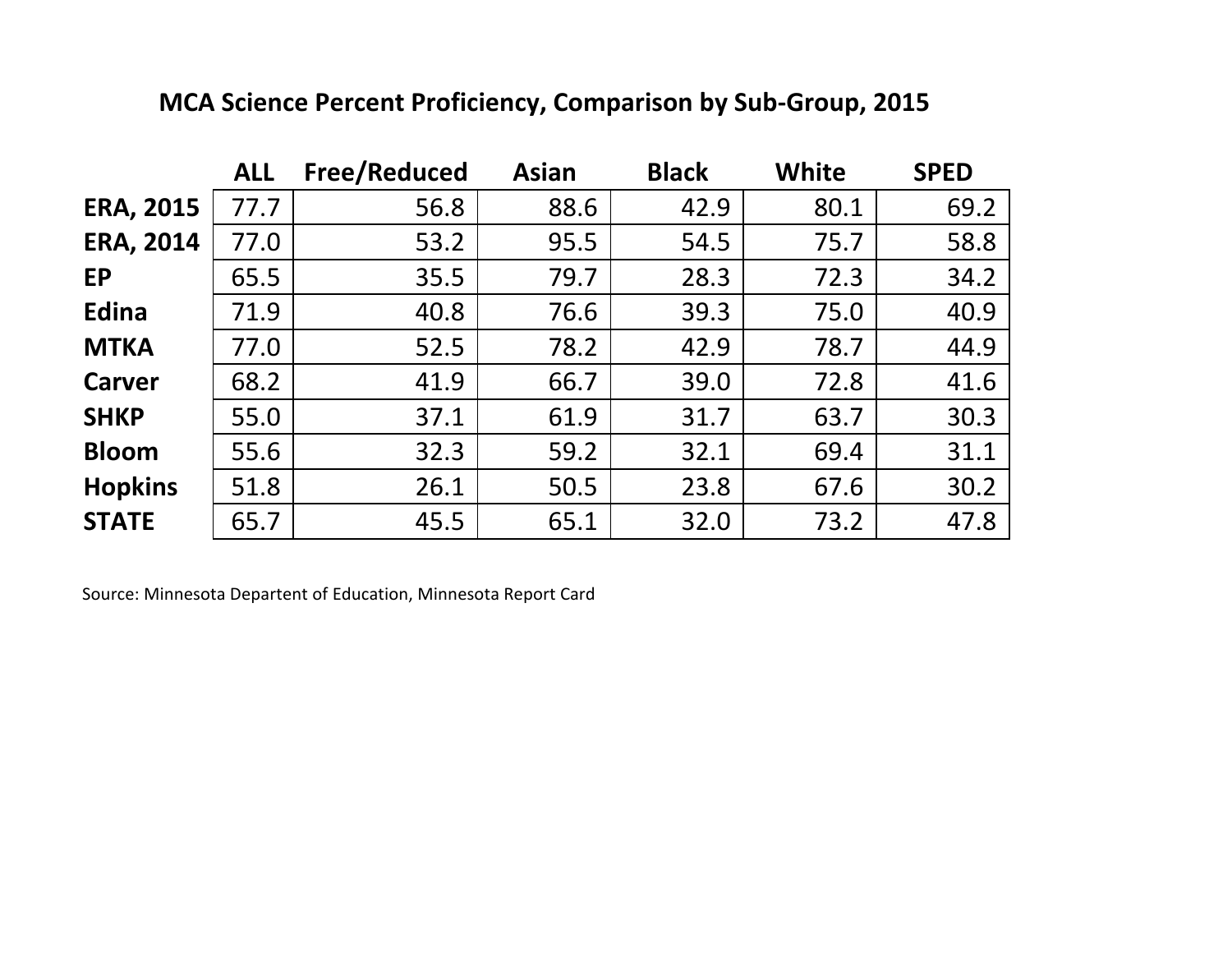|                  | <b>ALL</b> | <b>Free/Reduced</b> | <b>Asian</b> | <b>Black</b> | White | <b>SPED</b> | EL   |
|------------------|------------|---------------------|--------------|--------------|-------|-------------|------|
| <b>ERA, 2015</b> | 84.0       | 64.2                | 97.2         | 63.4         | 82.7  | 64.3        | 61.5 |
| <b>ERA, 2014</b> | 82.5       | 58.3                | 97.1         | 64.1         | 79.4  | 70.5        | 57.7 |
| <b>EP</b>        | 71.1       | 41.4                | 93.7         | 36.5         | 78.1  | 42.8        | 27.1 |
| Edina            | 80.3       | 47.0                | 89.5         | 45.8         | 83.2  | 54.0        | 45.2 |
| <b>MTKA</b>      | 80.4       | 58.2                | 88.6         | 48.6         | 81.8  | 48.7        | 39.4 |
| <b>Carver</b>    | 68.0       | 39.7                | 73.8         | 41.1         | 72.7  | 38.3        | 27.9 |
| <b>SHKP</b>      | 68.1       | 46.7                | 80.0         | 43.9         | 75.7  | 37.7        | 36.9 |
| <b>Bloom</b>     | 60.0       | 39.5                | 70.7         | 36.5         | 73.6  | 34.2        | 20.6 |
| <b>Hopkins</b>   | 59.2       | 34.5                | 67.8         | 34.0         | 73.4  | 34.5        | 20.0 |
| <b>STATE</b>     | 60.2       | 40.8                | 59.4         | 32.5         | 68.2  | 30.9        | 25.4 |

## **MCA Math Percent Proficiency, Comparison by Sub-Group, 2015**

Source: Minnesota Departent of Education, Minnesota Report Card